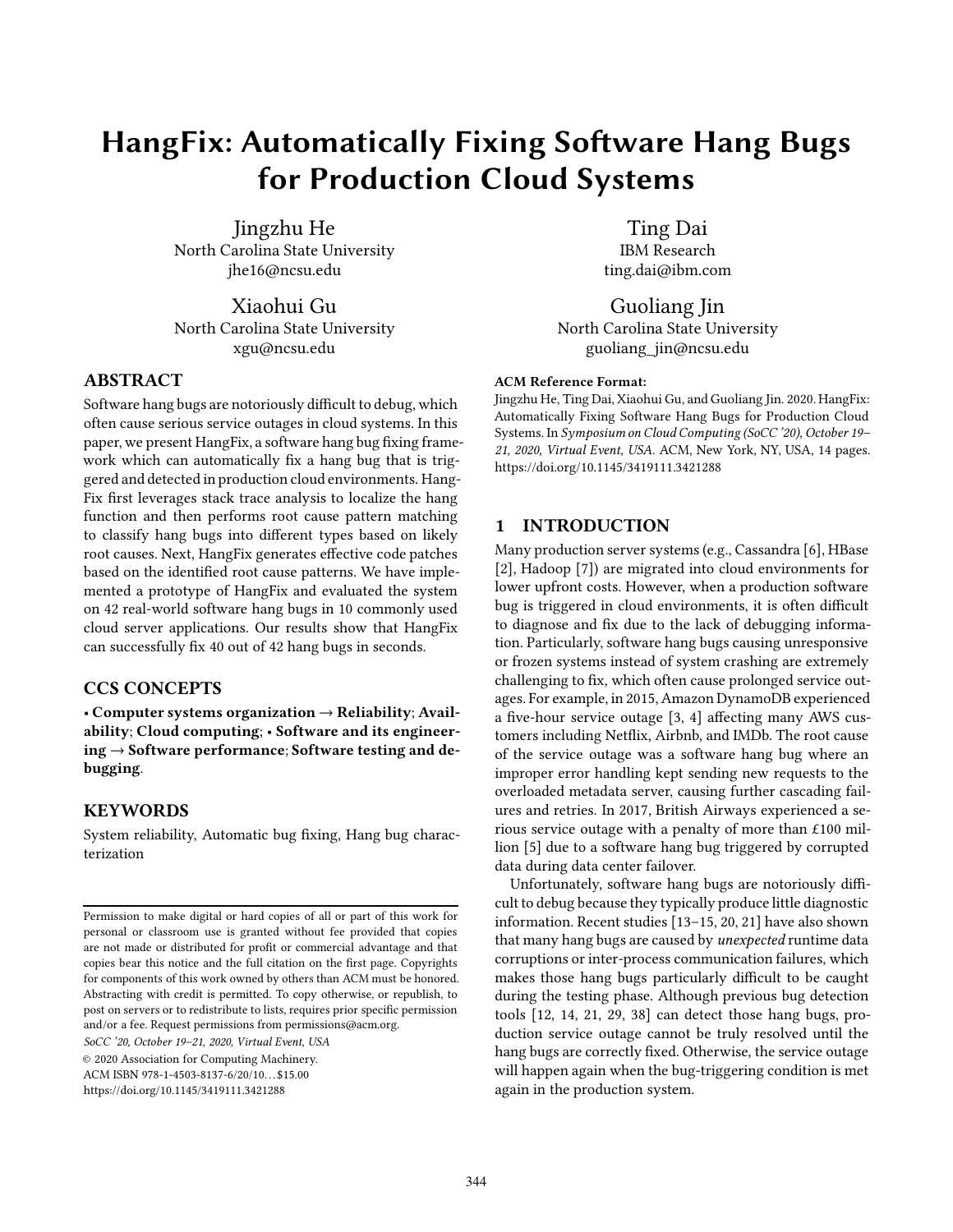<span id="page-1-0"></span>SoCC '20, October 19-21, 2020, Virtual Event, USA Jingzhu He, Ting Dai, Xiaohui Gu, and Guoliang Jin

```
// FSHDFSUtils.iava HBase -8389(v0.94.3)
   long recoveryTimeout = conf.getInt("hbase.lease
        recovery . timeout ", 900000) + startWaiting ;
48 public void recoverFileLease (..., final Path p
49 ...) throws IOException {
     ...
62 boolean recovered = false;
63 int nbAttempt = 0;
64 - while (! recovered)
  + for (int nbAttempt = 0; ! recovered ; nbAttempt ++) {
65 - nbAttempt ++;
      ...
71 recovered = dfs.recoverLease(p); //send to HDFS
     if (recovered) break;
     if ( checkIfTimedout ( conf , recoveryTimeout ,
                   nbAttempt, p, startWaiting))
        + break;
      ...
104 }}
   boolean checkIfTimedout (final Configuration conf,
   + final long recoveryTimeout , final int nbAttempt ,
    final Path p, final long startWaiting) {
    if (recoveryTimeout <
       EnvironmentEdgeManager.currentTimeMillis ()) {
      LOG. warn(...);+ return true;
   + }
    + return false ;
  +}
```
Figure 1: When the blocks are corrupted, the recoverLease() function keeps polling the recovery results, getting "false" and sending a new recovery request, hanging in an infinite loop. "+" means added code, representing the manual patch for this bug.

Previous work [\[27,](#page-13-12) [30,](#page-13-13) [38\]](#page-13-11) often assumes full stack domain knowledge or complete source code (e.g., distributed platform and application), which however is often impractical for the production cloud system. Cloud environments often involve multiple parties where infrastructure, distributed platforms (e.g., MapReduce, Cassandra and HDFS), and applications are developed by different parties. Therefore, it is essential to design domain-agnostic, byte-code-based software hang bug fixing techniques that can be applied to different cloud systems without requiring domain knowledge or source code.

# 1.1 A Motivating Example

We use the HBase-8389 bug as an example to describe how the hang bug is triggered and how it causes cloud service outage. Figure [1](#page-1-0) shows the buggy code snippet and the patch. HBase inquires the previous recovery results of the path p from HDFS at line #71. Due to an unexpected data corruption, the return results from all the inquiries are always false, which causes HBase to get stuck in this infinite loop between lines #64-104. This bug is difficult to fix because HBase does not produce any log information and HDFS provides many misleading error messages. It took the developer

24 days to fix the bug after submitting 10 versions of unsuccessful patches. The final patch created by the developer is actually quite simple, that is, adding a timeout check mechanism to break out of the loop when the recovery operation persistently fails after a certain number of retries.

# 1.2 Our Contribution

This paper presents HangFix, a domain-agnostic, byte-codebased software hang bug fixing tool that aims at providing automatic bug fix patches for software hang bugs that are triggered in production cloud computing environments. We currently focus on fixing Java hang bugs in commonly used cloud server systems. Upon a hang bug detected by a bug detection tool [\[12,](#page-13-8) [14,](#page-13-9) [21](#page-13-7), [29,](#page-13-10) [38\]](#page-13-11) in the production environment, HangFix takes the application byte code and hang bug triggering test cases as inputs, and produces a hang bug fix patch as the output. To make HangFix practical for production cloud environments, we do not require any application source code or application-specific knowledge.

In order to create effective and non-intrusive fixes [\[31\]](#page-13-14), HangFix consists of four closely integrated steps shown by Figure [2:](#page-2-0) 1) hang function localization which leverages stack trace analysis to pinpoint exact function which causes the application to get stuck in the hang state; 2) likely root cause pattern matching which leverages static code analysis over the identified hang function to automatically match a set of common hang bug root cause patterns; 3) patch generation which automatically produces a hang bug fix patch based on the matched likely root cause pattern by inserting existing exceptions or timeout mechanisms to break the application out of the stuck state; and 4) patch validation which applies the initial bug detection tool and the hang function detection to the patched code to validate whether the hang bug still exists. We also test the patched code with the whole regression test suites to check whether our fix violates any required regression tests. The patch is deemed to be successful only if the patched code passes both bug detection and regression tests.

Specifically, this paper makes the following contributions:

- We present a new hang bug fixing framework to automatically fix a hang bug that is triggered in production cloud environments.
- We describe a hang bug root cause pattern matching scheme that can quickly classify hang bugs into different likely root cause types.
- We develop an automatic hang fix patch generation system that can produce proper patched code according to identified likely root cause patterns.
- We conduct an empirical study over 237 real production hang bugs to quantify the generality of our root cause patterns.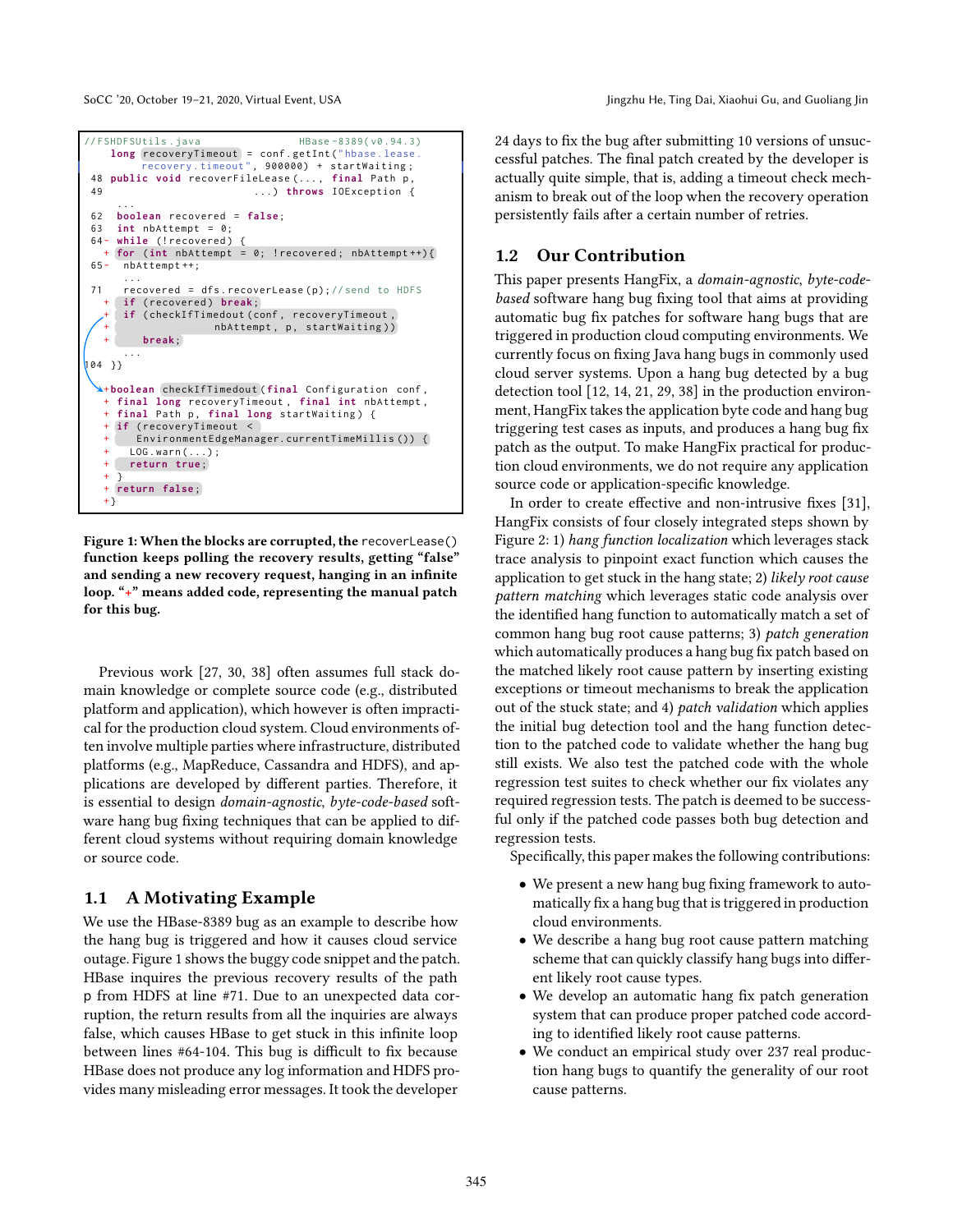HangFix: Automatically Fixing Software Hang Bugs

<span id="page-2-0"></span>



Figure 2: The system architecture of HangFix.

We have implemented a prototype of HangFix and evaluated our system using 42 reproduced real-world software hang bugs in 10 commonly used cloud server systems (e.g., Cassandra, HDFS, Mapreduce, HBase). HangFix successfully fixes 40 of them in seconds, many of which take days for the developers to manually fix them. Our empirical bug study shows that our likely root cause patterns cover 76% of 237 hang bugs. HangFix can correct the hang symptom for all of those matched bugs and completely fix the root cause for 75% of them.

The rest of the paper is organized as follows. Section [2](#page-2-1) describes the hang function localization scheme. Section [3](#page-3-0) describes the root cause pattern matching and patch generation schemes. Section [4](#page-7-0) presents the empirical bug study and experimental evaluation results. Section [5](#page-11-0) compares our work with related work. Finally, the paper concludes in Section [6.](#page-12-3)

## <span id="page-2-1"></span>2 HANG FUNCTION LOCALIZATION

After a hang bug is detected in production cloud environments, HangFix leverages stack traces to localize the hang function. Since the hang function often repeatedly appears in the stack trace, we can capture the abnormal behavior of the hang function after the hang bug is triggered. Specifically, HangFix uses the jstack [\[1\]](#page-12-4) tracing tool to perform continuous trace dumps after a hang bug is reported by exising hang bug detection tools (e.g., [\[14,](#page-13-9) [21\]](#page-13-7)). We then analyze the stack trace to localize the hang function. Intuitively, the hang function will repeatedly appear in the stack trace as the application's execution gets stuck in the hang function.

Figure [3](#page-2-2) shows the dumped stack traces of main thread when Compress-451 bug is triggered. The trace contains the running status of each thread's status and the invoked Java functions with the invoking line number. The trace also indicates the call stack of the invoked functions in each thread.

```
'/Dump<br>'main"
"main" #1 prio=5 os_prio=0 tid=0x00007f899c00b000 nid=0
     x76b9 runnable [0 x00007f89a27 fa 00 0 ]
java . lang . Thread . State : RUNNABLE
at java.io. FileInputStream.readBytes (Native Method)
at java.io. FileInputStream.read (FileInputStream.iava
      :233)
at org . apache . commons . compress . utils // hang function
        .IOUtils.copy(IOUtils.java:47)
at testcode . testCopy ( testcode . java :32)
at testcode . main ( testcode . java :12)
//Dump 2<br>"main" #1 prio=5 os_prio=0 tid=0x00007f899c00b000 nid=0
     x76b9 runnable [0 x00007f89a27 fa 00 0 ]
java . lang . Thread . State : RUNNABLE
at java.io.FileOutputStream.writeBytes(Native Method)
at java.io. FileOutputStream.write (FileOutputStream.java
      :326)
at org . apache . commons . compress . utils // hang function
        .. . IOUtils . copy ( IOUtils . java :49)
at testcode . testCopy ( testcode . java :32)
at testcode . main ( testcode . java :12)
...
```
Figure 3: Continuously dumped stack traces of main thread for the Compress-451 hang bug.

The testcode. java is the bug triggering test case. The stack trace shows that two functions of testcode.java are invoked, i.e., main() and testCopy(). The testcode. testC opy() function invokes the compress.utils.IOUtils.co py() function in the Compress system.

To localize the hang function, we extract the repeated function(s) by comparing the function names among different stack trace dump files. In each thread, we extract the repeated function at the top of the call stack as the hang function. For example, in the Compress-451 bug stack trace shown in Figure [3,](#page-2-2) HangFix extracts three repeatedly invoked functions: the testcode.main(), testcode.testCo py() and compress.utils.IOUtils.copy()functions. The top of the call stack, that is, the last function on the call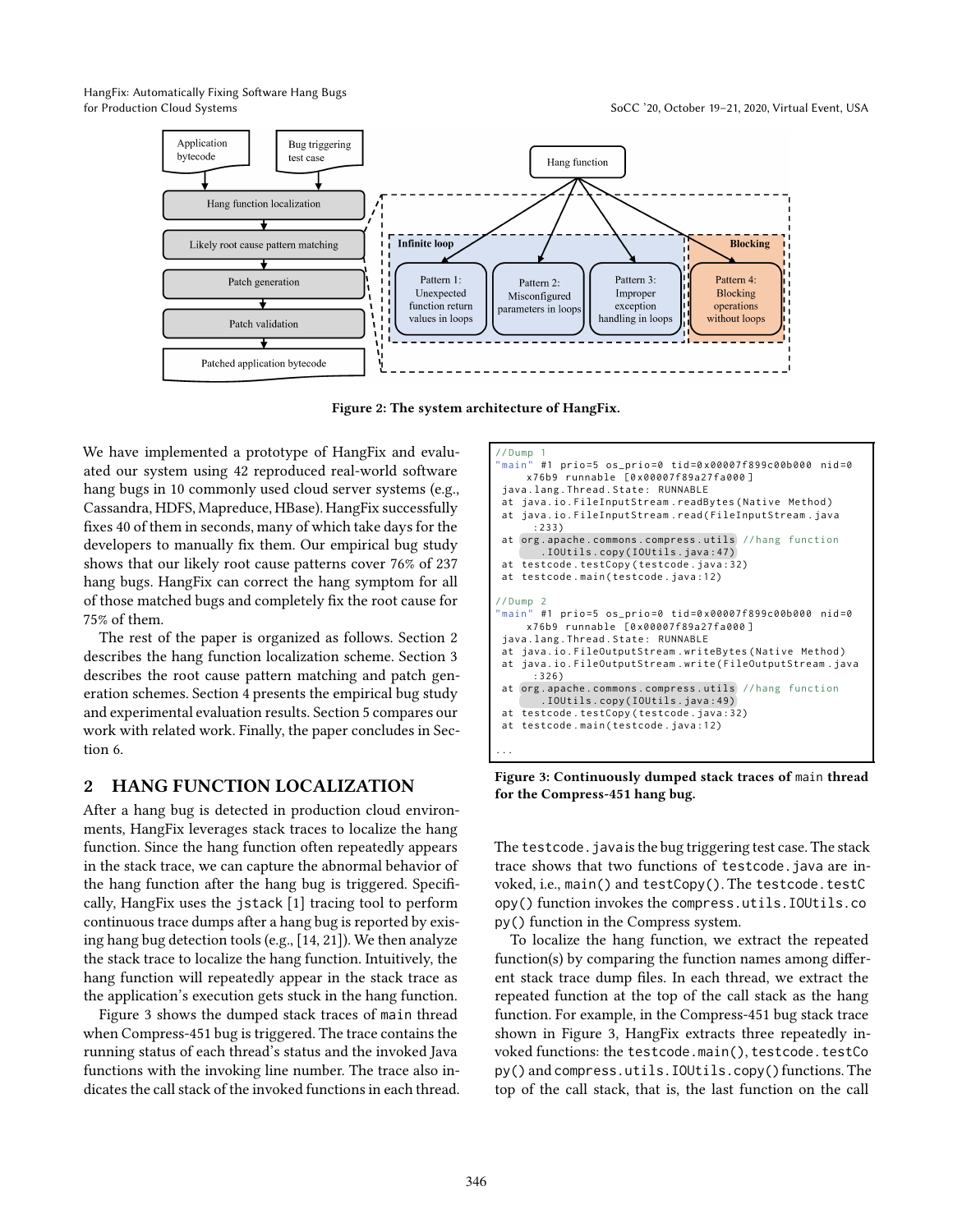<span id="page-3-2"></span>SoCC '20, October 19-21, 2020, Virtual Event, USA Jingzhu He, Ting Dai, Xiaohui Gu, and Guoliang Jingzhu He, Ting Dai, Xiaohui Gu, and Guoliang Jin

```
// StreamReader . java Cassandra -7330( v2 .0.8)
 73 public SSTableWriter read (ReadableByteChannel channel
      ) throws IOException {
      ...
 81 DataInputStream dis = new DataInputStream (new
    LZFInputStream ( Channels . newInputStream ( channel ) )) ;
      ...
 96 drain ( dis , in . getBytesRead () ) ;
      ...
102 }
114 protected void drain ( InputStream dis , long bytesRead )
       throws IOException {
115 long toSkip = totalSize () - bytesRead ;
116 to \overline{skip} = \overline{t} \overline{o} \overline{skip} - dis. \overline{s} \overline{tip} \overline{(to} \overline{ship});
117 while ( toSkip > 0) {
       toSkip = toSkip - dis.skip(toSkip);
       long skipped = dis.skip(toSkip);
       + toSkip = toSkip - skipped ;
       if (skipped \le 0) { // immediate termination}throw new IOException ("Unexpected return"
             +" value causes the loop stride to be'
             +"incorrectly updated."); }
119 }
120 }
```
Figure 4: Example of hang bug pattern #1 and its fixing strategy. When InputStream dis is inaccessible or corrupted by bad encoding dis.skip can return -1 or 0, and -1/0 is used as the stride. " $\rightarrow$ " represents the function call invocation. "-" means deleted code and "+" means added code, representing the patch generated by HangFix.

path, is identified as the hang function. For example, in the Compress-451 bug, the compress.utils.IOUtils.copy() function is extracted as the hang function since it repeatedly appears and is the last hop on the call path. The compress.u tils.IOUtils.copy()function invokes different statements (i.e., FileInputStream.read()and FileOutputStream.wr ite()) inside the loop at two different dumps.

# <span id="page-3-0"></span>3 ROOT CAUSE PATTERN MATCHING AND PATCH GENERATION

In this section, we describe our pattern-driven approach to quickly identifying likely root causes of hang bugs and automatically generating hang fix patches. HangFix performs root cause pattern matching by analyzing intermediate representation (IR) code produced by Java Soot compiler [\[9\]](#page-13-15). The patched code is created by inserting proper IR code into the hang function.

# 3.1 Likely Root Cause Pattern #1: Unexpected Function Return Values in Loops

Root cause pattern description: If the hang function involves loops and the loop stride depends on the return values of some functions which could be either Java library functions (e.g., InputStream.skip) or application-specific functions (e.g., dfs.recoverLease(p)), we infer that the

```
\frac{1}{5} // FSHDFSUtils . java<br>
HBase -8389(\nu0.94.3)
   + private String RECOVERY_TIMEOUT_KEY = "recover.
         timeout ";
   + private int DEFAULT_RECOVER_TIMEOUT = 900000;
   +private long timeout = conf.getInt(<br>+ RECOVER_TIMEOUT_KEY, DEFAULT_RECOVER_TIMEOUT);
 48 public void recoverFileLease (..., final Path p,<br>49 p \ldots) throws IOException {
                               49 ...) throws IOException {
      ...
 62 boolean recovered = false ;
 63 int nbAttempt = 0;
 + long st = System.currentTimeMillis();<br>64 while (<u>trecovered</u>) {
     while (! recovered) {
 65 nbAttempt ++;
       ...
 71 recovered = dfs. recoverLease (p); //send to HDFS
       ...
 85 if (! recovered) {
        ...
 96 Thread . sleep ( nbAttempt < 3 ? 500 : 1000) ;
        ...
103 }
      long elapsed= System. currentTimeMillis () - st;
      if (timeout > 0 && elapsed >= timeout)
        throw new TimeoutException ("Timeout
              +"Breaking infinite polling!");
       // delayed termination
104 }}
```
Figure 5: When the blocks are corrupted, the recoverLease() function keeps polling the recovery results, getting "false" and sending a new recovery request, hanging in an infinite loop. "+" means added code, representing HangFix's patch for this bug.

hang is caused by unexpected function return values. For example, the HBase-8389 bug shown by Figure [5](#page-3-1) falls in this root cause pattern. For this pattern, HangFix extracts the loop index, stride, and bound abstraction as "while(index  $== 0){$ {stride = Method(); index  $+=$  stride;}". The loop stride depends on an application-specific RPC invocation dfs.recoverLease(p),matching this likely root cause pattern.

**Patch generation:** If the *loop stride impacting* function  $f_i$ is a known Java library function, our patch is to add proper checks over possible incorrect return values and break out of the hang state by throwing an exception that has been declared in the hang function in order to minimize unwanted side-effect from our patch. If function  $f_i$  does not contain "throws exception" clause in its signature, HangFix checks the call stack of  $f_i$  backwards until it identifies the *n*-hop caller function of  $f$  who declares a checkable exception in its function signature. HangFix then inserts the same checkable exception in the signatures of the function  $f_i$  and its *i*-hop callers,  $i = 1, 2, ..., n-1$ . If there are more than one checkable exceptions, HangFix chooses the first and most specific one.

We choose to fix this type of hang bug through immediate loop termination by throwing exceptions because we observe that Java library functions typically produce persistent errors. For example, the InputSteam.skip(long len) function can return any value in the following three subsets: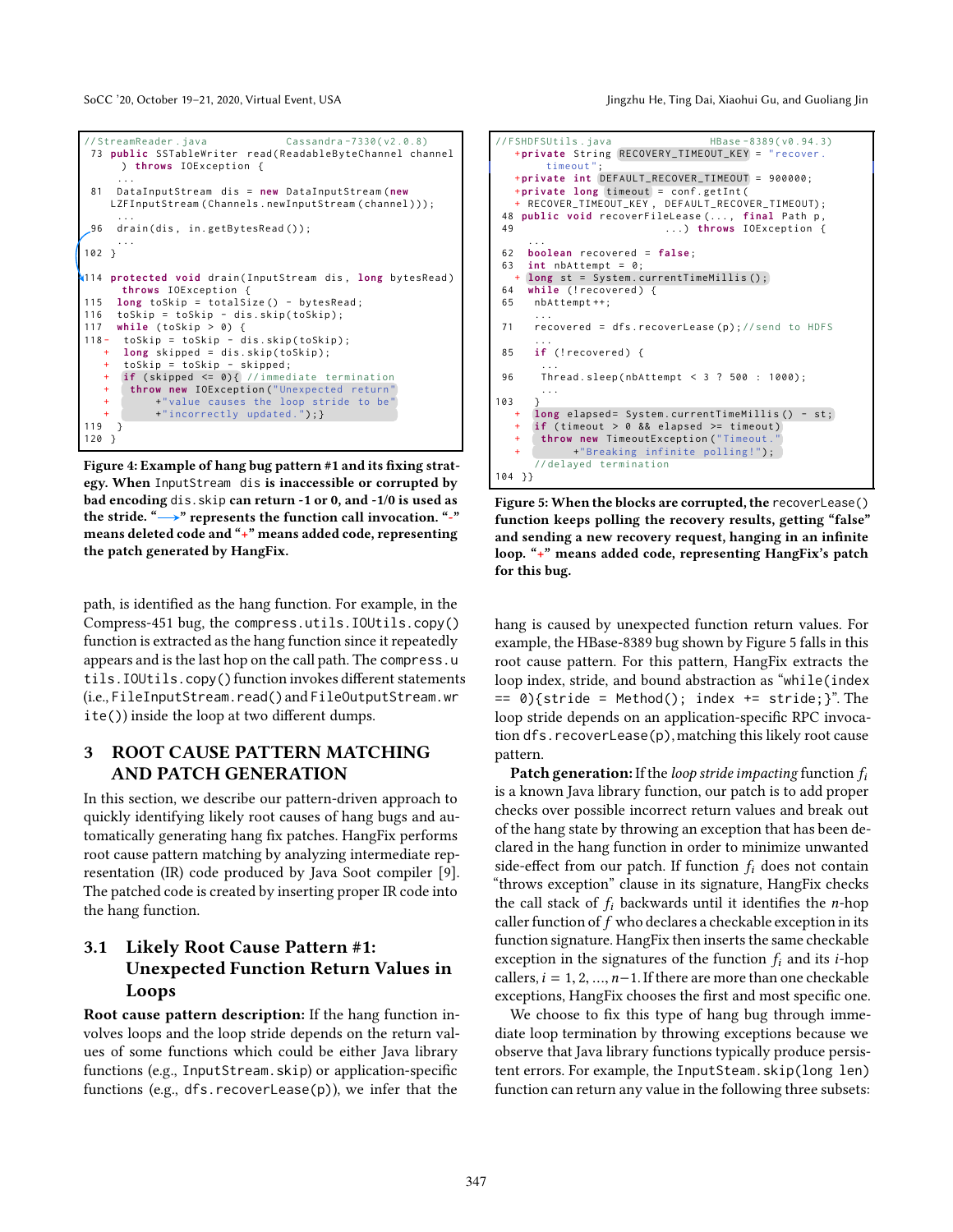HangFix: Automatically Fixing Software Hang Bugs for Production Cloud Systems SoCC '20, October 19–21, 2020, Virtual Event, USA

 $\big\{-1\big\} \cup \big\{0\big\} \cup [1, |n|].$  However, once it returns -1 (i.e., end of file) or 0 (i.e., corruption), it cannot return any positive values in the subsequent invocations.

If the loop stride impacting function  $f_i$  is an applicationspecific function (e.g., RPC calls to a remote server), our fix is to insert a timeout checking code at the tail of the loop to break out of the loop if the loop execution time exceeds a certain timeout threshold. In contrast to Java library functions which typically have persistent return errors, the errors from application-specific functions can be transient (e.g., file reading errors due to transient network failures). Therefore, instead of terminating the loop right away, HangFix allows the application to retry the function invocation within a certain time limit but prevents the application from entering a hang state by enforcing the timeout check. Specifically, the timeout checking code consists of an if branch with the condition of  $var_e \ge -var_{new}$ . The  $var_e$  denotes the elapsed time of the loop's execution while  $var_{new}$  is a pre-set timeout variable. Inside the if branch, a known exception is thrown with a timeout error message. We will discuss how HangFix picks the right timeout value in Section [3.4.](#page-6-0)

Examples: Figure [4](#page-3-2) shows the patch produced by Hang-Fix for the Cassandra-7330 bug. The loop stride impacting function is the Java library function InputStream.skip(). HangFix inserts a check after the invocation of skip(), which includes introducing a local variable skipped to store the return value, generating an extracted error value set $^1$  $^1$  (i.e.,  $\leq$  = 0), comparing skipped with " $\leq$  = 0", and throwing an IOException which is already defined in the hang function with an error message.

Figure [5](#page-3-1) shows the patch produced by HangFix for the HBase-8389 bug. The loop stride impacting function is the application-specific function dfs.recoverLease().The patch adds a timeout checking code block at the end of the while loop body, which is similar to the manual patch that is produced by the developer shown by Figure [1.](#page-1-0)

# 3.2 Likely Root Cause Pattern #2: Misconfigured Parameters in Loops

Root cause pattern description: If the hang function involves loops and the loop stride depends on a configurable, constant variable, we infer the hang is caused by some misconfigured or incorrectly hard-coded values. For example, the Hadoop-15415 bug shown by Figure [6](#page-4-1) falls in this root cause pattern where the bufferSize parameter is misconfigured to be 0 at line #97 and passed in as an argument at line #74. InputStream in performs the read() operation

<span id="page-4-1"></span>

Figure 6: Example of hang bug pattern #2 and its fixing strategy. Misconfiguration causes bufferSize to be 0, which in turn makes the InputStream in perform read operation on a zero-size byte array and return 0. " $\rightarrow$ " represents the function call invocation, while " " represents the data dependency flow. "+" means added code, representing the patch generated by HangFix.

on a zero-size byte array and returns zero at line #84, indicating nothing being read from the continuous flow and the end of the flow can never been reached (i.e., bytesRead < 0). As a result, the copyBytes() function endlessly spins in the loop. HangFix identifies this bug as a root cause pattern #2 bug because the hang function copyBytes() at line #74 contains a loop and the loop stride is constantly updated by a configurable parameter buffSize in each loop iteration. Specifically, HangFix first retrieves the loop index, stride and bound abstraction for the InputStream.read(byte[] buf) function as "while(index < bound){index += buf .size;}", where bound is the end of the InputStream.After analyzing the data dependency flow, HangFix identifies that the stride is misconfigured at line #97-98, causing bytesRead to be constantly assigned with zero. Different from Pattern #1, here 0 is a legitimate return value for the in.read() function. So the root cause is the misconfigured parameter.

Patch generation: To fix Pattern #2 hang bugs, we add proper checkers over the misconfigured values or arbitrarily hard-coded values before they are used in the loop. HangFix cuts those error values' data flow by throwing a known exception before the fault gets propagated and manifested as

<span id="page-4-0"></span><sup>1</sup>HangFix extracts the error value set by analyzing the loop body to infer the error-inducing loop stride values (e.g., <=0) and possible return values of the Java library functions (e.g.,  $\{-1\} \cup \{0\} \cup [1, |n|].$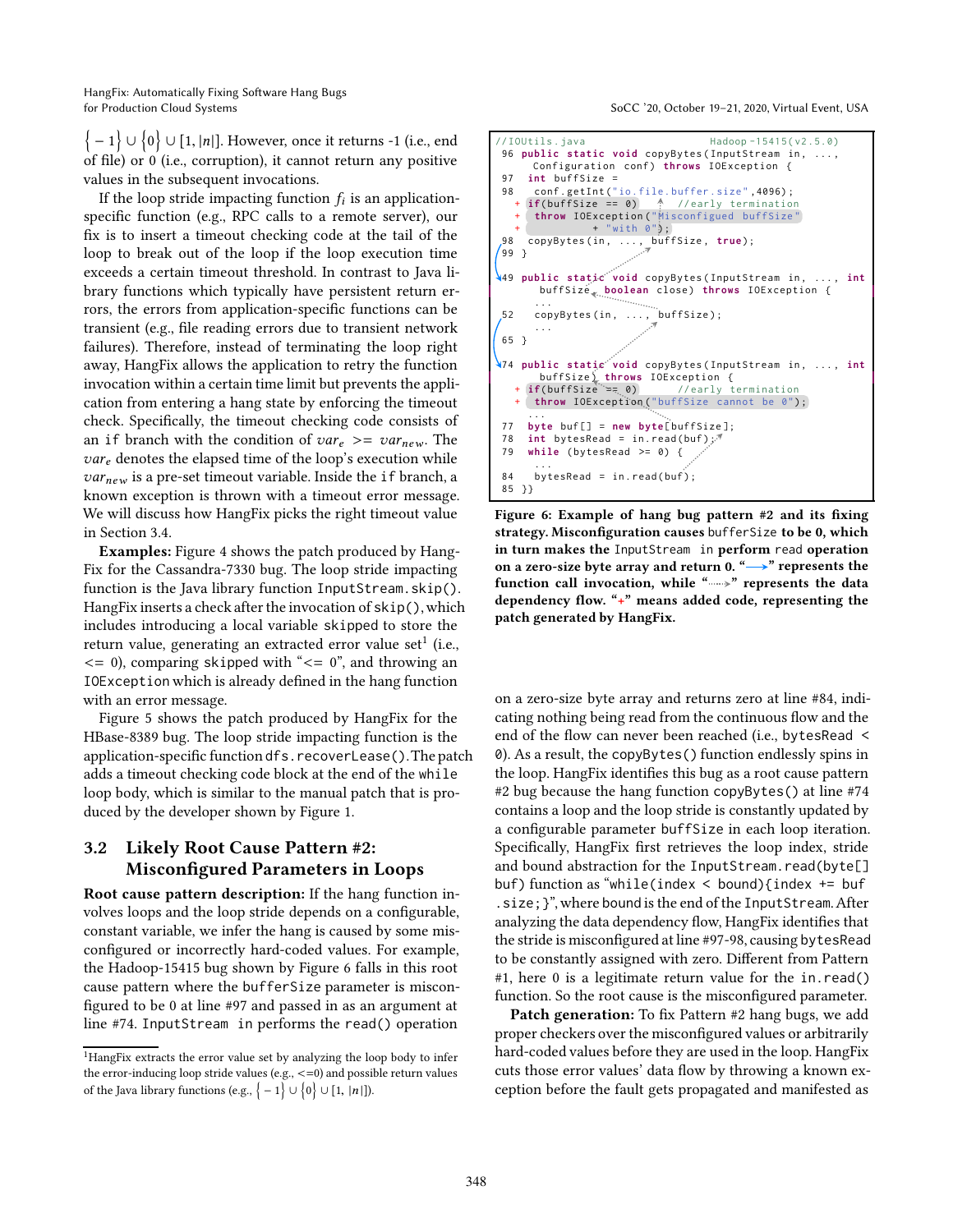system hang, which we call early termination. Early termination saves unnecessary resource consumption compared with immediate or delayed termination.

During pattern identification, HangFix parses the hang function's call graph and the error-prone variable's data dependency flow to locate the misconfiguration (or faulty assignment) statement  $s<sub>1</sub>$ . If the error-prone value is not checked properly, HangFix inserts a checker (i.e.,  $c_1$ ) after  $s_1$ . The checker is an if branch with the condition of  $v = v_{err}$ . If  $v$  has more than one error values, HangFix generates a combined condition in the form of  $v > = v_{err_{min}}$  or  $v < =$  $v_{err_{max}}$ . Inside the if branch, a known exception is thrown with an error message such as "variable  $v$  is misconfigured/falsely assigned with  $v_{err}$ , affecting loop stride, leading to an infinite loop."

In addition, HangFix inserts another checker (i.e.,  $c_2$ ) at the beginning of the hang function before the loop is executed, if 1) the statement  $s_1$  cannot be identified or 2) the error-prone variable is a hang function's parameter and the hang function is "public", meaning it can be directly accessed by user-defined classes or classes in other integrated systems. This  $c_2$  checker is similar as the  $c_1$  checker but with a different error message, e.g., "variable  $v$  cannot be  $v_{err}$ , which can lead to an infinite loop."

Examples: The Hadoop-15415 bug in Figure [6](#page-4-1) can be fixed using this patching strategy. HangFix's pattern identification indicates that the infinite loop happens when the buffSize is non-positive. HangFix also detects that buffSiz e is non-negative because it is used as an array's size at line #77. Intersecting "non-positive" with "non-negative," Hang-Fix generates the error-prone value as  $\{0\}.$  After detecting that buffSize is passed in as a parameter and configured at line #97-98, HangFix inserts a checker after line #98, including an if branch with condition "buffSize  $= 0$ " and an IOException with error message "misconfigured buffSize with 0." Since the copyByte() function at line #74 is public, it can be accessed by user-defined classes or classes in any other integrated systems (e.g., HBase, Hive, etc). The argument value of buffSize passed in from those classes are inaccessible in our analysis currently. Thus, another checker inside the copyByte() function before the loop is necessary. After line #74, HangFix inserts an if branch with condition "buffSize == 0" and an IOException with error message as "buffSize cannot be 0."

# 3.3 Likely Root Cause Pattern #3: Improper Exception Handling in Loops

Root cause pattern description: If the hang function involves loops and the loop stride update is skipped due to some exceptions, we infer the hang is caused by improper

SoCC '20, October 19-21, 2020, Virtual Event, USA Jingzhu He, Ting Dai, Xiaohui Gu, and Guoliang Jin

<span id="page-5-0"></span>

Figure 7: Example of hang bug pattern #3 and its fixing strategy. Data corruption causes readWithShortLength() to throw exception at line #130-131, which makes the loop skip the index updating statement (i.e., zero-stride) at line #134. " $\longrightarrow$ " represents the function call invocation, while " $\rightarrow$ " represents the control flow. "-" means deleted code and "+" means added code, representing the patch generated by HangFix.

exception handling in loops. For example, the Cassandra-9881 bug shown by Figure [7](#page-5-0) falls in this root cause pattern. When dataFile is corrupted, an IOException is raised by the readWithShortLength() function at line #130. The IO Exceptiongives up the correct execution of readWithShort Length() and skips the readLong() function at line #134. The above read functions are both loop index-forwarding operations. This IOException is then simply ignored at line #140. Without moving the loop index forwards at line #130 and #134, the scrub() function keeps reading from the location, spinning forever. HangFix identifies this bug as a Pattern #3 bug, because in the exception handling control flow path 120→129→130→139→140→141, there is no loop stride update along the path. Specifically, HangFix first extracts all the invocations of the DataInput instance dataFile, including isEOF() at line #120, readUnsignedShort() and readByte( $)^2$  $)^2$  at line #130, and readLong() at line #134. Hang-Fix then generates the loop index, stride, and bound abstraction for the above DataInput functions as "while(index < bound){index += 2; index += 1; index += 8;}".

<span id="page-5-1"></span> $2$ readUnsignedShort() and readByte() are the callees of readWithShortLength(). To save space, we omit them in Figure [7.](#page-5-0)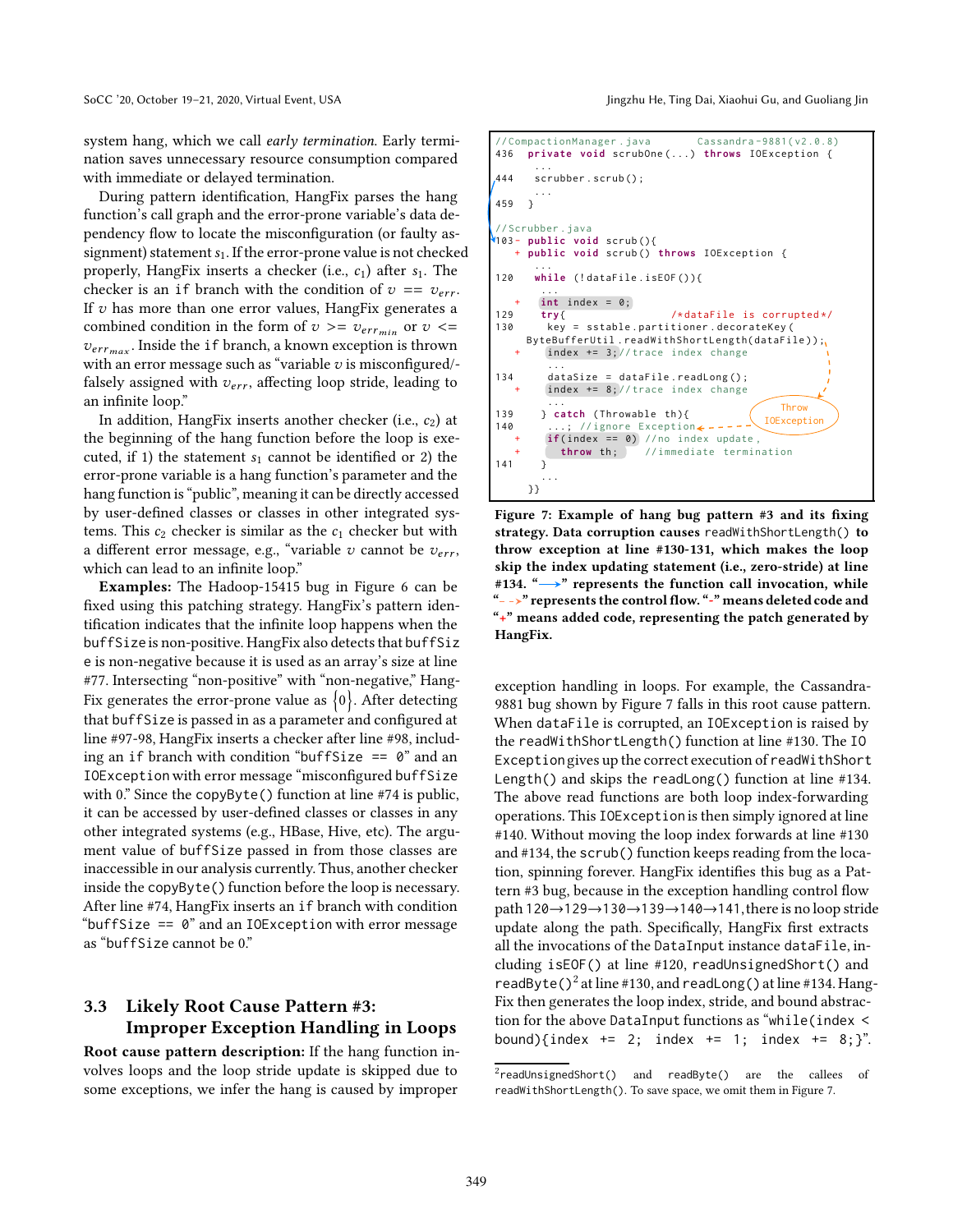HangFix: Automatically Fixing Software Hang Bugs for Production Cloud Systems SoCC '20, October 19–21, 2020, Virtual Event, USA

Moreover, all the abstractions for the loop stride (i.e., index  $+= 2$  and index  $+= 1$  at line #130, index  $+= 8$  at line #134) do not appear in the exception handling control flow, matching this root cause pattern.

Patch generation: To fix this type of hang bugs, HangFix conducts index tracing to check whether the loop has no stride or ineffective loop stride. If the index updating operation is not correctly executed (i.e., the loop index does not change) at one iteration, this loop does not contain effective stride along this iteration's control flow. HangFix inserts a counter variable index with the value of v at the beginning of a loop. It then extracts the loop index and bound abstraction (i.e., index  $+=$  stride) for each index updating operation, and inserts such abstraction after the operation.

If the loop index is not updated in the exception or error handling control flow, HangFix first tries to fix the hang bug by re-executing the loop index updating operations to restore loop stride properly. Specifically, HangFix inserts a checker inside the exception handling block (e.g., catch block) or after the error return statement. The checker is an if branch with condition of "index  $== v$ ", inside which, Hang-Fix inserts the unexecuted index-updating operations. If the loop has multiple index-updating operations, HangFix chooses the first one in each control flow from the loop header to the exception/error handling block. The chosen operation is inserted with the conditions along its control flow. For example, for the following control flow if(cond){op1();op2();}  $else{op3();}$ , HangFix inserts "if(index == v){if(cond)  $\{op1();\}$  else $\{op3();\}$ " in the checker. If the loop stride restoration fails to fix the hang bug, HangFix terminates the loop with a known exception to break out of the hang state.

Examples: Figure [7](#page-5-0) shows the patch produced by Hang-Fix for the Cassandra-9881 bug. HangFix starts index tracing by inserting a counter variable index with the original value 0 before the try block at line #129. HangFix first identifies that the readWithShortLength() function at line #130 and the dataFile.readLong() function at line #134 are index updating operations and can be abstracted as "index  $+= 3"$ and "index  $+= 8$ ", respectively. HangFix then inserts these abstractions after line #130 and #134. In the exception handling block at line #139-141, HangFix inserts an if branch with the condition of index  $== 0$  and a throw exception statement to immediately terminate the loop. This is doable because HangFix adds the throws IOException clause in the scrub() function's signature at line #103 and relies on Cassandra's existing exception handling mechanisms to repair failures by propagating the exception backwards to the caller function, scrubOne(), and we refer to it as exception heritage. HangFix does not re-execute the index updating operation inside the catch block because re-executing the

```
//ZlibCodec.java Hive-5235(v1.0.0)
81 public void decompress (ByteBuffer in, ByteBuffer out)
      throws IOException {
93 try {
94 - int cnt = inflater.inflate(out.array(),
+ int cnt = inflateWithTO (inflater , out . array () ,
erget () + out . array of fset () + out . position (),<br>96 out . remaining ());
                                     out.remaining());
      ...
97 } catch (DataFormatException e) {
98 throw new IOException ("Bad compressed data", e);
99 }
     ...
105 }
+private Configuration conf = new Configuration () ;
+private String INFLATE_TIMEOUT_KEY = "orc.zlibcodec.
     inflate.timeout
+private long DEFAULT_INFLATE_TIMEOUT = 5000;
+private long timeout = conf . getLong ( INFLATE_TIMEOUT_KEY ,
     DEFAULT_INFLATE_TIMEOUT);
//a callable thread with timeout setting
+public int inflateWithTO ( final Inflater inflater , final
     byte[] b, final int off, final int len) throws
    DataFormatException {
 ExecutorService executor
         Executors.new Sing le Thread Executor();
 + Callable < Integer > callable =new Callable < Integer >() {
   + @Override
   public Integer call () throws DataFormatException {
    return inflater.inflate (b, off, len);
 \mathcal{W}:+ Future<Integer> future = executor.submit(callable);
+ int cnt = 0;
 + try { // timeout setting
  cnt = future.get(timeout, TimeUnit.MILLISECONDS);
 {} catch (Exception e) {<br>future.cancel(true);
                               //acceptable exception
  throw new DataFormatException("Endless blocking");
 } finally { executor . shutdown (); }
+ return cnt ;
+}
```
Figure 8: Example of hang bug pattern #4 and its fixing strategy. Inflater.inflate() is a blocking-pone function. When an ORC file is corrupted, conducting the inflate() operation on a corrupted file causes an infinite loop in the underlying JNI code. " $\longrightarrow$ " represents the function call invocation. "-" means deleted code and "+" means added code, representing the patch generated by HangFix.

operation (i.e., readWithShortLength) will still throw exceptions due to the corrupted dataFile and Cassandra will still hang.

# <span id="page-6-0"></span>3.4 Likely Root Cause Pattern #4: Blocking Operations Without Loops

Root cause pattern description: If the hang function does not contain any loop and the hang function consists of some blocking operation (e.g., Java library functions, JNI methods), HangFix infers that the hang is caused by blocking operations. For example, the Hive-5235 bug shown in Figure [8](#page-6-1) falls into this root cause pattern. The hang bug is triggered when the hang function decompress invokes a blocking Java library function inflate(). The underlying JNI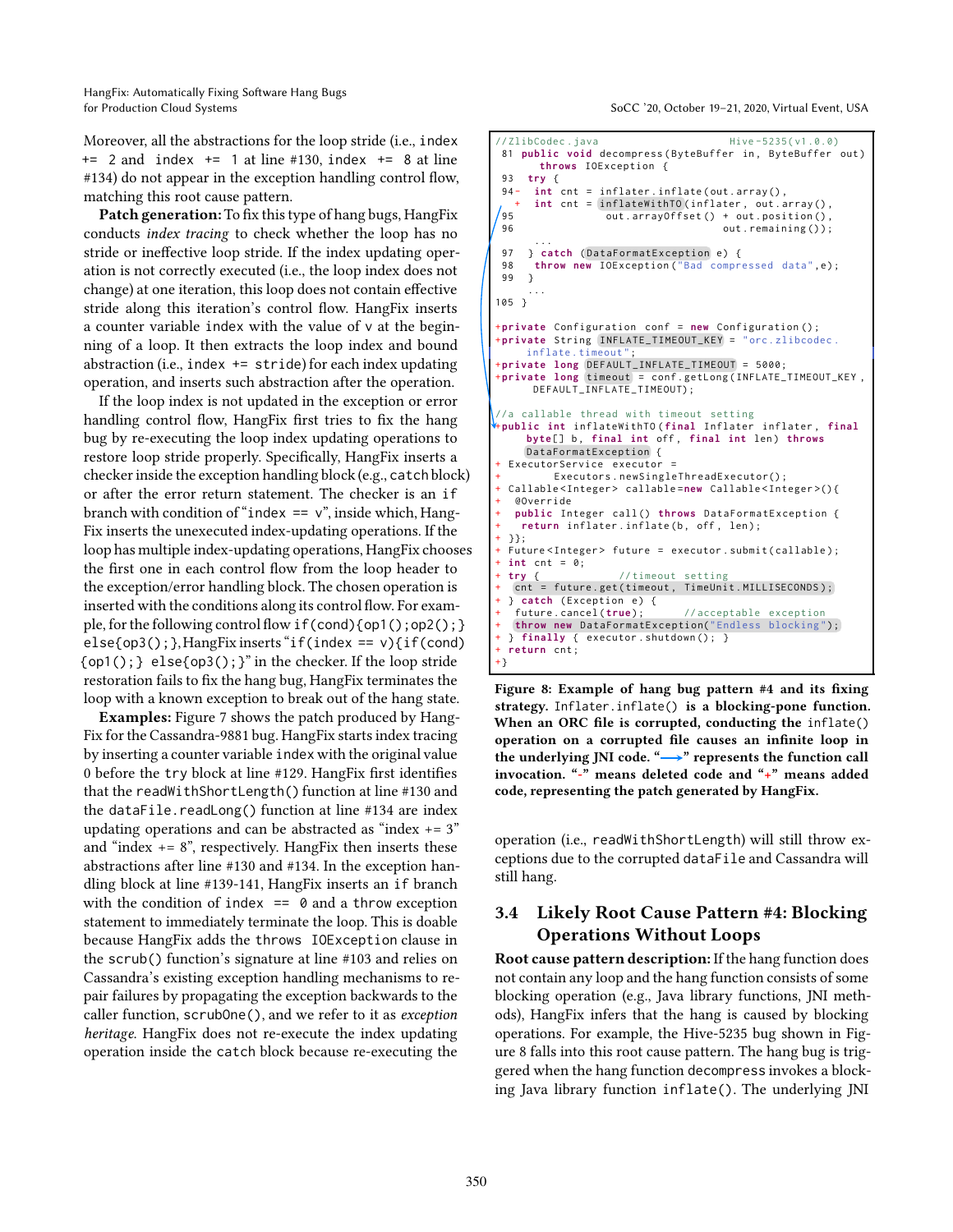code of the library function hangs in an infinite loop when it is invoked over a corrupted ORC file. HangFix classifies this bug as a Pattern #4 bug since the hang function decompress() does not contain any loop but one blocking Java library function call.

Patch generation: To fix hang bugs caused by blocking operations, HangFix first isolates the blocking operation from the main application execution using a callable or runnable thread. Next, HangFix adds a timeout check to end the blocking operation after a certain waiting period defined by  $var_{new}$  (e.g., future.get( $var_{new}$ ), thread.join( $var_{new}$ ). The newly introduced timeout variable  $var_{new}$  is first configured with the default value of a known timeout variable v. HangFix extracts the default value by searching the system's configuration files using keywords, such as "timeout," "interval," "block," and "poll." HangFix chooses the variable which matches the most keywords, and assigns its default value v to  $var_{new}$ . The rationale is that variables share similar names most likely have similar purposes, thus similar default values. During the patch validation phase, we can adjust the timeout variable values if the patch does not pass any test. We can also leverage timeout value prediction techniques (e.g., [\[22\]](#page-13-16)) to infer the timeout values more efficiently.

Examples: Figure [8](#page-6-1) shows the patch produced by Hang-Fix for fixing the Hive-5235 bug. HangFix first introduces the timeout variable with the default value of 5000 milliseconds. This default value is read from the HiveConf.HIVE\_SE RVER2\_LONG\_POLLING\_TIMEOUT variable. HangFix replaces the blocking operation Inflater.inflate() at line #94 with a new function called inflateWithTO() isolated by a callable thread. The timeout setting is in the future.get() function with the timeout variable timeout. To break out of the blocking state, the function uses a known exception type DataFormatException which has been used by this hang function with a useful log message "endless blocking." So the patch provided by HangFix can not only prevent the service outage caused by the hang bug but also provide useful information for the developer to know the root cause of the auto-patched hang bug.

#### 3.5 Discussion

This paper focuses on hang bug fixing, rather than hang bug detection. We rely on previous work [\[14,](#page-13-9) [21](#page-13-7)] to detect hang bugs. It is possible that hang bug detection tools raise false alarms, which is not the focus of this paper.

We pick those four likely root cause patterns to implement in HangFix based on previous hang bug study results [\[13](#page-13-4)[–15](#page-13-5), [20,](#page-13-6) [21\]](#page-13-7) as well as our past experiences. However, the root causes of hang bugs are definitely not limited to those patterns only. We have conducted an empirical hang bug study to understand the representativeness of our root

cause patterns in real production hang bugs. Our empirical study shows that HangFix root cause patterns can cover all of the hang bugs which are not related to synchronizations. We will describe our hang bug root cause study results in detail in Section [4.](#page-7-0)

As mentioned in the introduction, we validate the patch produced by HangFix using existing bug detection tools, our hang function localization tool, and the application's regression test suites. Due to the complexity of cloud computing environments and modern server systems, HangFix currently does not provide any theoretical proof on the correctness and completeness of the auto-patched code. Although Hang-Fix proactively takes cautious steps (e.g., reuse existing exceptions) to avoid unwanted effects, HangFix cannot guarantee the automatically generated patches do not bring any side effect to the application especially when the hang function involves application-specific stateful operations. One key objective of our empirical bug study described in Section [4](#page-7-0) is to understand the coverage of our root cause patterns for real world production hang bugs.

#### <span id="page-7-0"></span>4 EVALUATION

In this section, we present our evaluation results on Hang-Fix. Our evaluation consists of two parts: 1) an empirical study over 237 real hang bugs; and 2) an experimental evaluation over 42 real hang bugs that can be reproduced by us successfully. We first describe our evaluation methodology followed by detailed results and analysis.

#### 4.1 Evaluation Methodology

Cloud systems: We collect hang bugs from the bug-tracking systems, e.g., Apache Jira [\[8](#page-13-17)], for 10 open source cloud systems: Cassandra key-value store, Compress I/O compression library, Hadoop common library, Hadoop Mapreduce bigdata processing framework, Hadoop HDFS file system, Hadoop Yarn resource management service, HBase database management system, Hive data warehouse, Kafka streaming platform, and Lucene text searching engine. These 10 systems are representatives of popular open source production systems used in cloud environments. They cover a wide range of different systems, varying from distributed big data processing to log search.

Benchmarks: We use the "hang", "stuck" and "block" keywords to search for hang bugs. However, those keywords can appear in bug descriptions, test cases (the bug causes test cases hanging), or patch evaluation (the proposed patch causes system hanging). Therefore, we manually examine each bug to determine whether it is a real hang bug triggered in production environments. We include both fixed and open bugs, but eliminate bugs labeled as "Not a problem" or "Will not fix." We target bugs occurred in production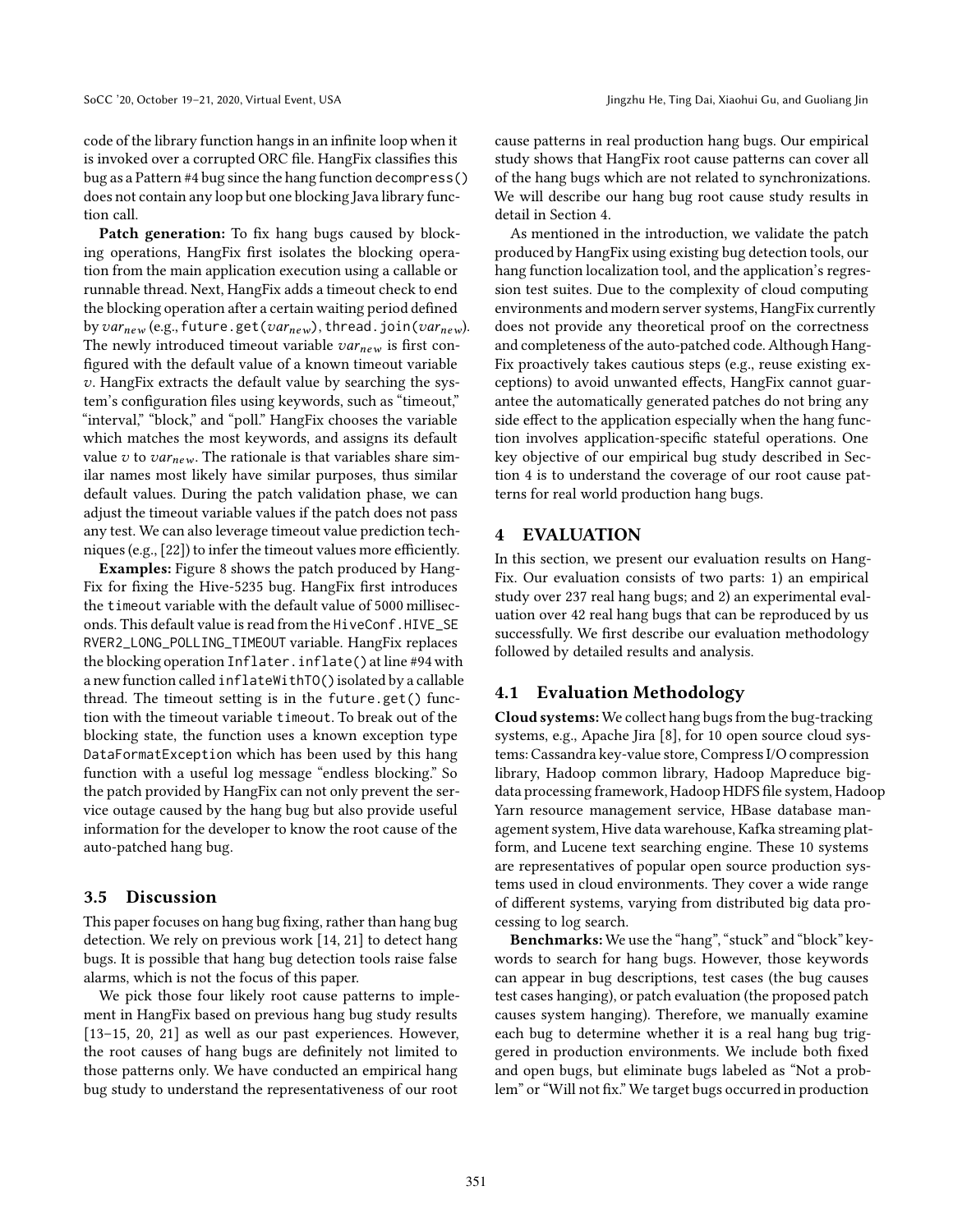<span id="page-8-0"></span>HangFix: Automatically Fixing Software Hang Bugs for Production Cloud Systems SoCC '20, October 19–21, 2020, Virtual Event, USA



(a) Root cause pattern distribution.



(b) Percentage of completely and partially fixed bugs.

Figure 9: The pattern matching and fixing results of the 237 hang bugs in our empirical study. 76% of them fall into HangFix's four root cause patterns. 75% of them can be completely fixed.

systems and eliminate the bugs in the test suites. To the best of our efforts, we collect 237 bugs in total from the 10 commonly used server systems.

Root cause pattern matching and patching evaluation in the empirical study: After collecting these realworld software hang bugs, we manually study each of them to match it with HangFix's likely root cause patterns. Based on our understanding of the root cause of the bug, we analyze whether HangFix's patch can fix the bug completely without introducing new bugs, i.e., we check whether Hang-Fix can fix the bug and does not influence the code logic after jumping out of the infinite loop or blocking. If a manual patch exists for a bug, we compare the manual patch with HangFix's patch. If the bug is not fixed yet or the manual patch is different from HangFix's patch, we analyze the root cause and the patch of the bug to check whether HangFix's patch introduces new bugs or side effects.

Setup: All the experiments were conducted in our lab machine with an Intel® i7-4790 Octa-core 3.6GHz CPU, 16GB memory, running 64-bit Ubuntu v16.04 with kernel v4.4.0.

Implementation: HangFix is implemented on top of Soot compiler [\[9\]](#page-13-15) in Java, using BodyTransformer and SceneTr ansformer to conduct intra- and inter-procedural analysis, and ForwardFlowAnalysisto conduct data flow dependency analysis.

## 4.2 Empirical Study Results

Figure [9a](#page-8-0) shows the results of pattern matching results of the 237 studied bugs. As shown in the figure, 76% bugs, i.e., a total of 180, fall into HangFix's four patterns. The other 24% bugs are related to synchronization and concurrency.

4.2.1 Negative Case Study. Figure [9b](#page-8-0) shows the fixing results of the 180 bugs which fall into HangFix's four fixable patterns. 136 out of the 180 bugs can be fixed by HangFix completely. For the 44 bugs partially fixed by HangFix, their manual patches contain application-specific operations or it is required to restore system's state to fix the bugs.

We describe three bug examples, which cannot be fixed by HangFix. We analyze the root cause of the bugs and explain why HangFix's patch is not complete.

Yarn-3999 (Pattern 1): The bug occurs when Yarn system is draining events to an external system, e.g., Zookeeper. When the external system becomes very slow or unresponsive, the Resource Manager hangs on waiting to flush all the events into the external system. When all the events are flushed, the Resource Manager transitions to the STANDBY state. Due to the hang on draining events, the Resource Manager's transition to the STANDBY state cannot be completed, expiring all current applications on the Yarn system. Hang-Fix identifies the bug as Pattern 1 because the bug hangs on an infinite loop and the loop stride depends on a function's invocation. HangFix's patch can ensure the Yarn system will jump out of the draining events loop by adding a timeout, even if not all the events are flushed. However, the Resource Manager still cannot enter STANDBY state. In this case, the Resource Manager cannot work after applying HangFix's patch.

Kafka-1238 (Pattern 3): The bug occurs when a client updates metadata of a Kafka cluster. The Kafka cluster updates the cluster after the metadata is received from the client each time. However, if none of the nodes are alive, the Kafka cluster reports an error and the client retries the updating request endlessly in an infinite loop. The reason is that at least one node needs to be alive to update the whole Kafka cluster. HangFix identifies the bug as the Pattern 3 because loop stride update is skipped. HangFix's patch enables the client to jump out of the requesting infinite loop. However, the Kafka cluster has no live node and the whole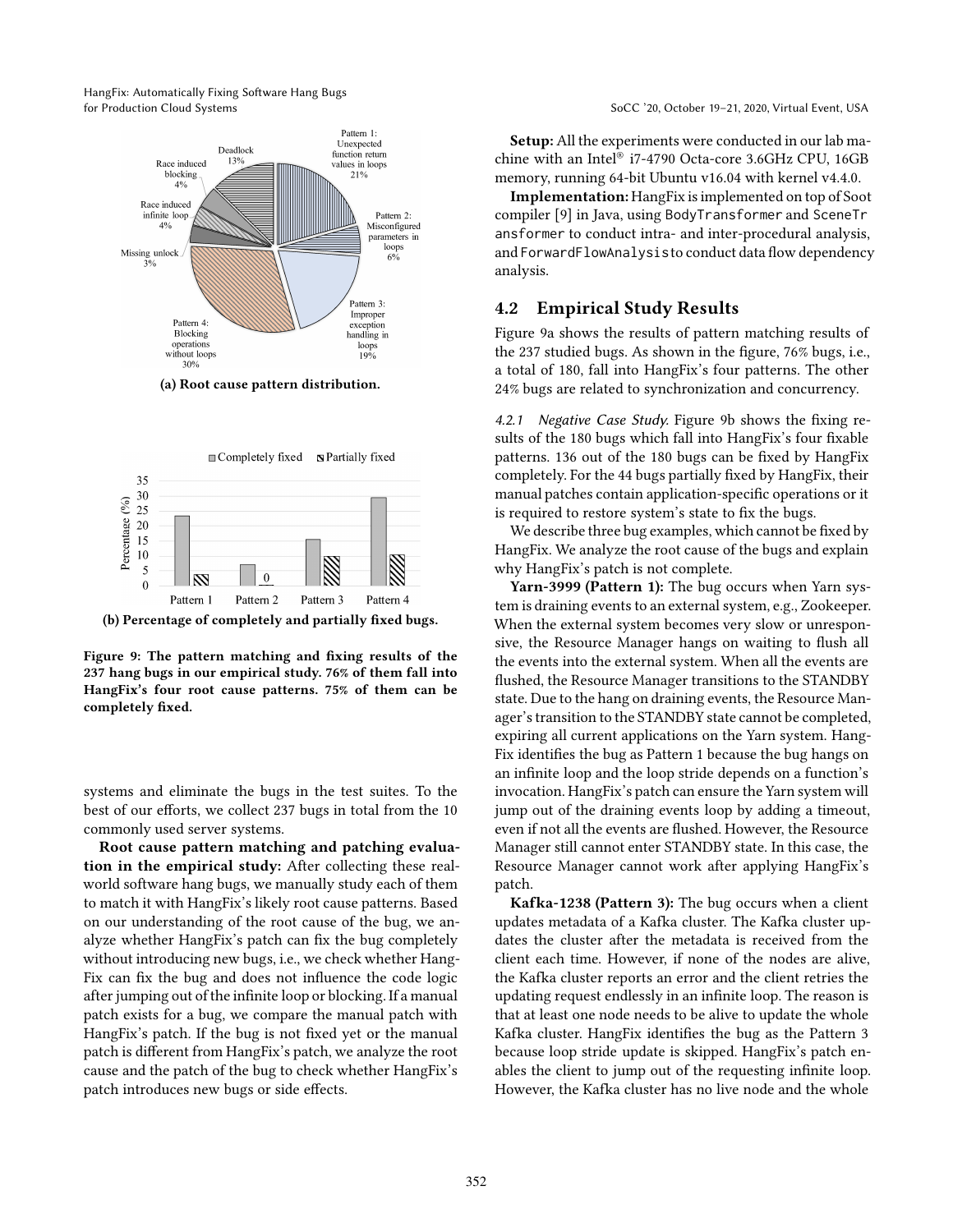| <b>Bug</b> name | Version        | Description                                                                               |  |  |
|-----------------|----------------|-------------------------------------------------------------------------------------------|--|--|
| Cassandra-7330  | v2.0.8         | Skipping on a corrupted InputStream returns error code, affecting loop stride.            |  |  |
| Cassandra-9881  | ${\tt v2.0.8}$ | Improper exception handling skips loop index-forwarding API.                              |  |  |
| Compress-87     | v1.0           | Reading on a truncated zip file returns error code, affecting loop stride.                |  |  |
| Compress-451    | ${\tt v1.0}$   | Misconfigured variable bufferSize indirectly affects loop index.                          |  |  |
| Hadoop-8614     | v0.23.0        | Skipping after EOF returns error code, affecting loop stride.                             |  |  |
| Hadoop-15088    | v2.5.0         | Skipping on a corrupted InputStream returns error code, affecting loop stride.            |  |  |
| Hadoop-15415    | v2.5.0         | Misconfigured variable buffSize indirectly affects loop index.                            |  |  |
| Hadoop-15417    | v2.5.0         | Misconfigured variable bufferSize indirectly affects loop index.                          |  |  |
| Hadoop-15424    | v2.5.0         | Misconfigured variable buff causes loop stride be 0.                                      |  |  |
| Hadoop-15425    | v2.5.0         | Misconfigured variable sizeBuf indirectly affects loop index.                             |  |  |
| Hadoop-15429    | v2.5.0         | Unsynchronized index is set and reset periodically, causing DataInputByteBuffer hangs.    |  |  |
| HDFS-4882       | v0.23.0        | Corruption handling causes loop index update operation skipped.                           |  |  |
| HDFS-5438       | v0.23.0        | Incorrect block report processing causes corrupted replicas to be accepted during commit. |  |  |
| HDFS-10223      | v2.7.0         | TcpPeerServer endlessly waits for a response from an unresponsive DataNode.               |  |  |
| HDFS-13513      | v2.5.0         | Misconfigured variable BUFFER_SIZE indirectly affects loop index.                         |  |  |
| HDFS-13514      | v2.5.0         | Misconfigured variable BUFFER_SIZE indirectly affects loop index.                         |  |  |
| HDFS-14481      | v2.5.0         | Misconfigured variable BUFFER_SIZE causes loop stride be 0.                               |  |  |
| HDFS-14501      | v2.5.0         | Misconfigured variable BUFFER_SIZE causes loop stride be 0.                               |  |  |
| HDFS-14540      | v0.23.0        | Block deletion failure causes an infinite polling.                                        |  |  |
| Mapreduce-2185  | v0.23.0        | Improper error handling causes the loop index updating operation skipped.                 |  |  |
| Mapreduce-5066  | v2.0.3         | JobEndNotifier endlessly waits for a response from an unresponsive Hadoop job.            |  |  |
| Mapreduce-6990  | v0.23.0        | Skipping on a corrupted InputStream returns error code, affecting loop stride.            |  |  |
| Mapreduce-6991  | v2.5.0         | File creation failure and improper exception handling skips loop index-forwarding API.    |  |  |
| Mapreduce-7088  | v2.5.0         | Misconfigured variable bufferSize causes loop stride be 0.                                |  |  |
| Mapreduce-7089  | v2.5.0         | Misconfigured variable bufferSize causes loop stride be 0.                                |  |  |
| Yarn-163        | v0.23.0        | Skipping on a corrupted FileReader returns error code, affecting loop stride.             |  |  |
| Yarn-1630       | v2.2.0         | YarnClient endlessly polls the state of an asynchronized application.                     |  |  |
| Yarn-2905       | v2.5.0         | Skipping on a corrupted aggregated log file returns error code, affecting loop stride.    |  |  |
| HBase-8389      | v0.94.3        | HBase endlessly sends lease recovery requests to HDFS but HDFS fails on recovery.         |  |  |
| Hive-5235       | v1.0.0         | Uncompressing a corrupted ORC file blocks the Hive task.                                  |  |  |
| Hive-13397      | v1.0.0         | Reading on a corrupted ORC file returns error code, affecting loop stride.                |  |  |
| Hive-18142      | v1.0.0         | Reading on a corrupted ORC file returns error code, affecting loop stride.                |  |  |
| Hive-18216      | v2.3.2         | bytesToPoint function returns error code and skips loop index-forwarding API.             |  |  |
| Hive-18217      | v2.3.2         | bytesToPoint function returns error code and skips loop index-forwarding API.             |  |  |
| Hive-18219      | v2.3.2         | Skipping on a corrupted InputStream returns error code, affecting loop stride.            |  |  |
| Hive-19391      | v1.0.0         | RowContainer endlessly retries to create a file but failed.                               |  |  |
| Hive-19392      | v1.0.0         | Unsynchronized index is set and reset periodically, causing DataInputByteBuffer hangs.    |  |  |
| Hive-19395      | v1.0.0         | Misconfigured variable bufferSize causes loop stride be 0.                                |  |  |
| Hive-19406      | v2.3.2         | HiveKVResultCache endlessly retries to create a file but failed.                          |  |  |
| Kafka-6271      | v0.10.0        | Skipping on a corrupted file returns error code, affeting loop stride.                    |  |  |
| Lucene-772      | v2.1.0         | Index corruption causes Lucene stuck on uncompression task.                               |  |  |
| Lucene-8294     | v2.1.0         | Misconfigured variable bufferSize causes loop stride be 0.                                |  |  |

<span id="page-9-0"></span>

| Table 1: 42 reproducible hang bug benchmarks. Although some bugs have the same description, they happen in |  |  |
|------------------------------------------------------------------------------------------------------------|--|--|
| different functions or classes.                                                                            |  |  |
|                                                                                                            |  |  |

Kafka cluster cannot work after applying HangFix's patch. In comparison, the manual patch ensures that there is always at least one live node in the whole Kafka cluster.

HBase-8729 (Pattern 4): This bug occurs when multiple SSH handlers are replaying logs. When the assigned Region Server of one of the handlers fails, log replaying hangs because the handler keeps waiting on the response of the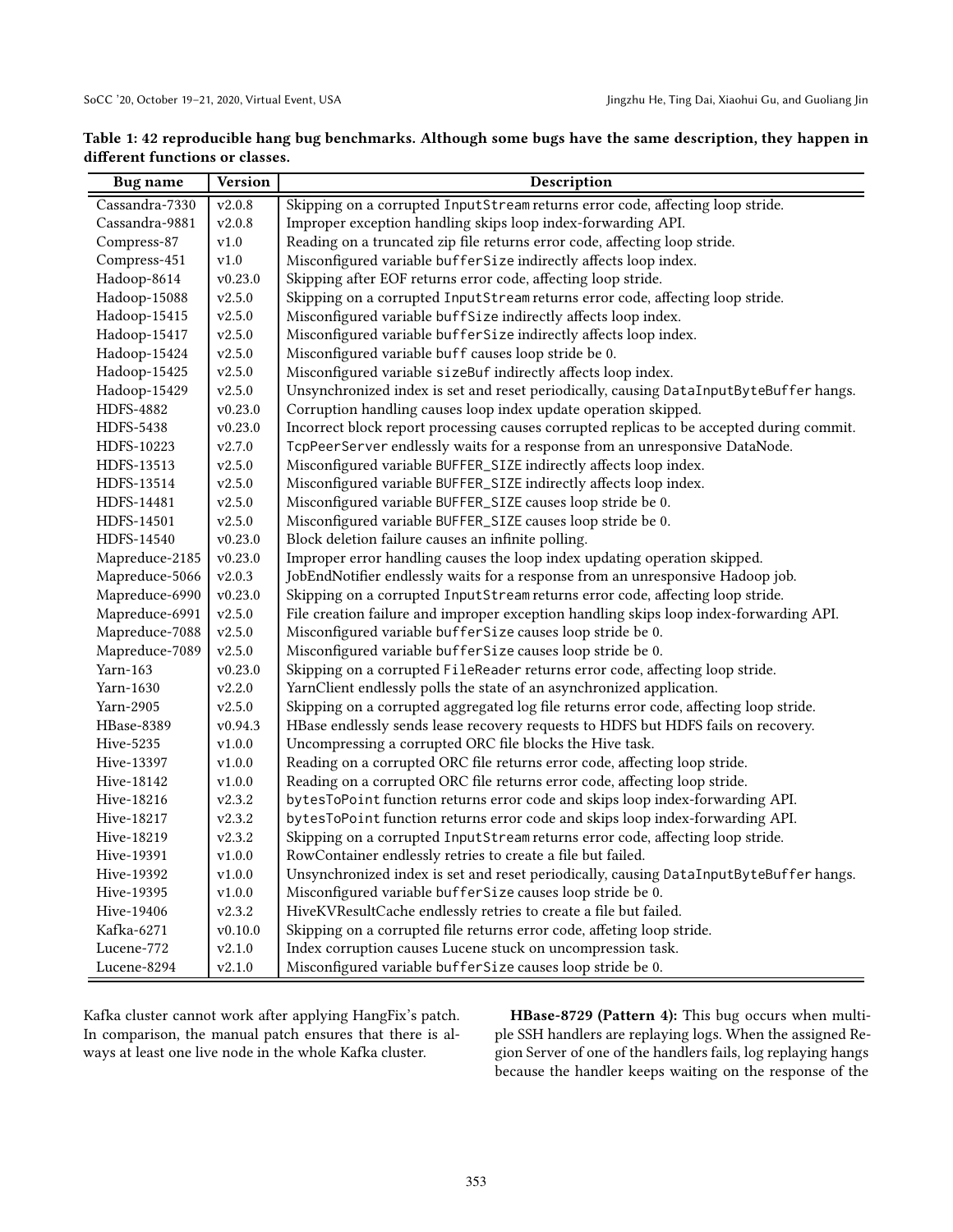<span id="page-10-0"></span>

|      |  | Table 2: The comparison of HangFix and manual fix- |  |  |
|------|--|----------------------------------------------------|--|--|
| ing. |  |                                                    |  |  |

|                  | Manual               | HangFix                                           |         |                       |
|------------------|----------------------|---------------------------------------------------|---------|-----------------------|
|                  |                      |                                                   | Root    |                       |
| <b>Bug</b> name  | Fixed?               |                                                   | cause   | <b>Fixing</b><br>time |
|                  |                      | Fixed?                                            | pattern | (sec)                 |
|                  |                      |                                                   | type    |                       |
| Cassandra-7330   | ✓                    | ✓                                                 | #1      | $1.2 + 0.2$           |
| Compress-87      | ✓                    |                                                   | #1      | $1.1 \pm 0.1$         |
| Hadoop-8614      | ✓                    |                                                   | #1      | $0.7 + 0.1$           |
| Hadoop-15088     | $\times$             |                                                   | #1      | $1.0 + 0.1$           |
| Hadoop-15424     | $\times$             |                                                   | #1      | $0.9 + 0.1$           |
| Hadoop-15425     | $\times$             |                                                   | #1      | $1.1 \pm 0.1$         |
| Mapreduce-6990   | $\times$             | ノノノノノノノノノノノ                                       | #1      | $0.8 + 0.1$           |
| Yarn-163         | ×                    |                                                   | #1      | $0.9 + 0.0$           |
| Yarn-1630        | ✓                    |                                                   | #1      | $1.1 \pm 0.1$         |
| Yarn-2905        | $\checkmark$         |                                                   | #1      | $0.8 + 0.0$           |
| HBase-8389       |                      |                                                   | #1      | $0.9 + 0.0$           |
| Hive-13397       | ✓                    |                                                   | #1      | $0.8 + 0.1$           |
| Hive-18142       | $\times$             |                                                   | #1      | $0.9 + 0.1$           |
| Hive-18219       | $\times$             |                                                   | #1      | $1.0 + 0.1$           |
| Kafka-6271       | ×                    |                                                   | #1      | $0.9 + 0.0$           |
| Compress-451     |                      |                                                   | #2      | $0.8 + 0.1$           |
| Hadoop-15415     | $\times$             |                                                   | #2      | $0.9 + 0.1$           |
| Hadoop-15417     | $\times$             |                                                   | #2      | $22 + 1.0$            |
| Hadoop-15429     | $\times$             |                                                   | #2      | $0.8 + 0.1$           |
| HDFS-13513       | $\times$             |                                                   | #2      | $0.9 + 0.1$           |
| HDFS-13514       | $\times$             |                                                   | #2      | $1.1 \pm 0.1$         |
| HDFS-14481       | $\times$             |                                                   | #2      | $0.7 + 0.0$           |
| HDFS-14501       | $\times$             |                                                   | #2      | $0.8 + 0.1$           |
| Mapreduce-7088   | $\times$             |                                                   | #2      | $1.0 + 0.1$           |
| Mapreduce-7089   | $\times$             |                                                   | #2      | $0.8 + 0.0$           |
| Hive-19392       | $\times$             |                                                   | #2      | $0.9 + 0.1$           |
| Hive-19395       | $\times$             |                                                   | #2      | $1.0 + 0.0$           |
| Lucene-8294      | ✓                    | び マン ノン ノン ノン ノン ノン ノン                            | #2      | $1.0 + 0.1$           |
| Cassandra-9881   | $\times$             |                                                   | #3      | $0.9 + 0.1$           |
| <b>HDFS-4882</b> | ✓                    |                                                   | #3      |                       |
| Mapreduce-2185   | ✓                    | $\begin{array}{c} \times \\ \searrow \end{array}$ | #3      | $1.3 + 0.2$           |
| Mapreduce-6991   | $\times$             |                                                   | #3      | $1.2 + 0.1$           |
| Hive-18216       | $\times$             | ✓                                                 | #3      | $1.2 + 0.2$           |
| Hive-18217       | $\frac{x}{\sqrt{2}}$ |                                                   | #3      | $1.1 \pm 0.2$         |
| HDFS-10223       |                      |                                                   | #4      | $1.0 + 0.1$           |
| <b>HDFS-5438</b> | ✓                    | $\frac{x}{1}$                                     | #4      |                       |
| HDFS-14540       | $\times$             |                                                   | #4      | $1.1 + 0.1$           |
| Mapreduce-5066   | ✓                    | ✓                                                 | #4      | $0.9 + 0.1$           |
| <b>Hive-5235</b> | $\times$             | ✓                                                 | #4      | $0.8 + 0.1$           |
| Hive-19391       | $\times$             | $\checkmark$                                      | #4      | $1.2 + 0.2$           |
| Hive-19406       | $\times$             | $\checkmark$                                      | #4      | $0.8 + 0.1$           |
| Lucene-772       | ×                    | ✓                                                 | #4      | $0.7 + 0.0$           |

dead server. HangFix identifies the bug as the Pattern 4 bug because log replaying is a blocking call. HangFix's patch terminates the log replaying call directly by throwing the exception. Compared with HangFix's patch, the manual patch enables the handler to re-route the regions to another live Region Server. Therefore, log replaying job moves forward on the newly assigned Region Server.

4.2.2 Synchronization-Related Bug Patterns. Besides Hang-Fix's four patterns, we found four other bug patterns that are related to synchronization and concurrency, i.e., missing unlock, race-induced infinite loop or blocking, and deadlock.

Missing unlock: These bugs are caused by programming mistakes on synchronization operations. When one thread is holding a lock but does not release the lock upon unexpected failures, other threads are hanging on acquiring on the lock. When missing unlock bugs happen, we observe multiple threads blocked and they all wait for the lock with the same lock ID. The safest way to fix this kind of bug is to release the lock, while terminating the blocked threads cannot fix the bug completely.

Race-induced infinite loop or blocking: The root causes of these bugs are race conditions, which further causes infinite loop or blocking. HangFix cannot ensure to fix such bug completely as currently we do not target hang bugs with race conditions as their root causes. For example, in HBase-16211 bug, if clearing JMX cache and injecting the data sink are done at the same time, the two operations access the cache simultaneously, causing the race condition. The consequence is that the injected sink lost, further leading to an reading data operation hanging. HangFix's patch jumps out of blocking reading operation, without fixing the data loss or the race condition nevertheless. The correct fix for the bug is to add a lock for cache writing operations.

Deadlock: Deadlock bugs are easy to observe through stack traces. Two threads are in BLOCKED states and they are holding different locks while they are waiting for the lock held by the other thread. HangFix's patch can terminate the deadlock but it cannot fix the deadlock.

# 4.3 Experimental Results

To the best of our abilities, we reproduce 42 bugs falling into HangFix's four patterns, as shown in Table [1.](#page-9-0) We list the buggy system version and the detailed description. Through the empirical study, 40 out of the 42 bugs can be completely fixed. We further validate them in our experiments. Additionally, we reproduce two partially fixed bugs and present the experimental results to illustrate why HangFix cannot fix them completely.

As shown in Table [2,](#page-10-0) HangFix successfully fixes 40 out of 42 hang bugs completely in our benchmarks, including 15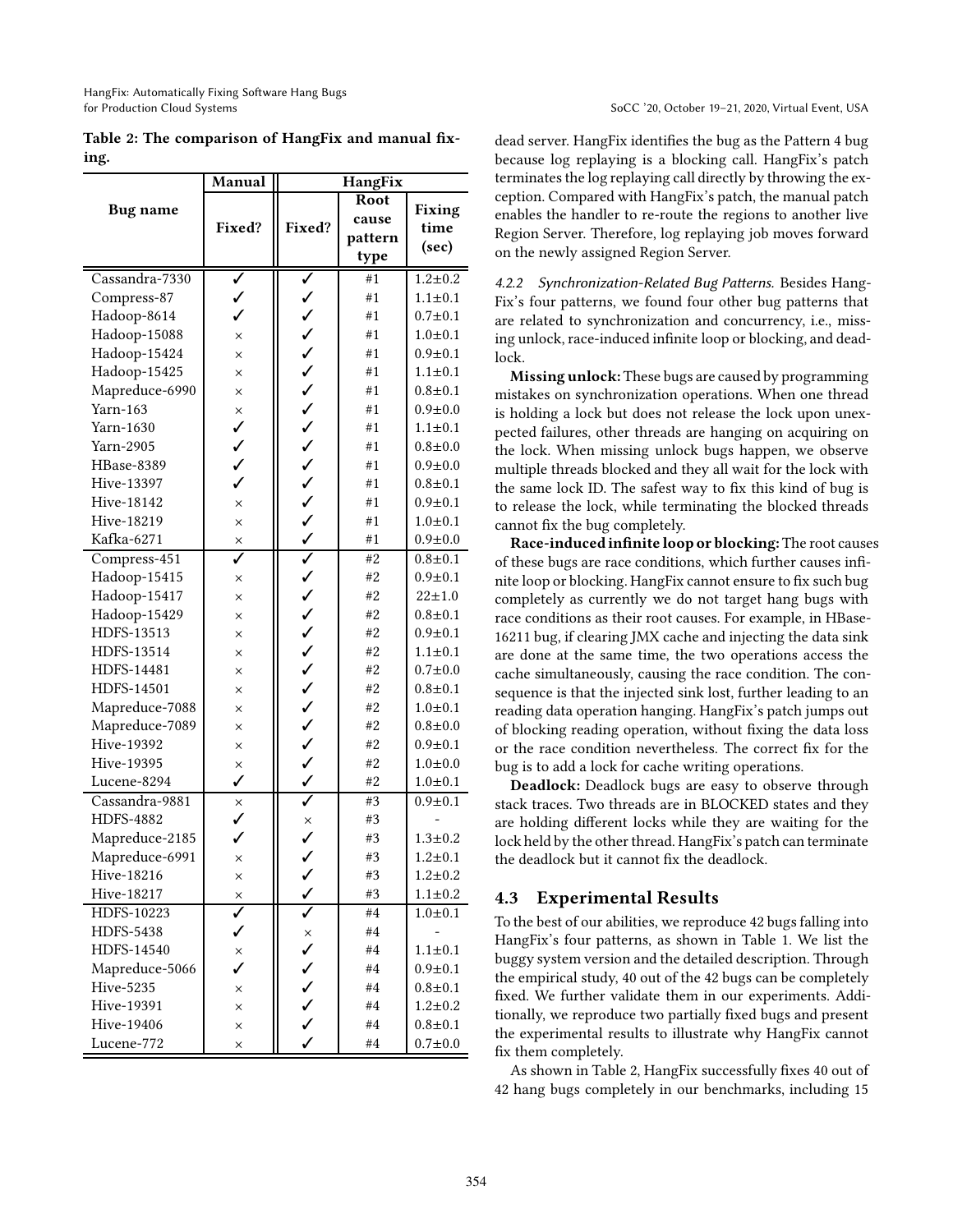bugs in Pattern #1, 13 bugs in Pattern #2, six bugs in Pattern #3, and eight bugs in Pattern #4.

Our experiments show that for the 40 fixed bugs, the hang bug localization tool and existing bug detection tools do not raise alarms and the patched program executes successfully without hanging or crashing using the regression test suites. For the two partially bugs, HangFix cannot restore the system state or corrupted data. In contrast, 14 out of the 42 bugs are fixed by developers with manual patches, while the remaining bugs are still open or pending for developers' check to merge patches.

To further evaluate the patches generated by HangFix, we compare them with the manual patches for the 14 fixed bugs by both approaches. We find that HangFix's patches are similar as the manual ones except for the Compress-451 bug. Its manual patch throws runtime exceptions after identifying the buffersize variable is misconfigured to be non-positive, while HangFix throws an IOExceptionwhich can be properly handled by the Compress system without interrupting the program's execution. We applied the manual patch on the buggy Compress program, ran our bugtriggering test case, and found that the program with the manual patch crashed after we triggered the bug.

HangFix fixed the 40 bugs completely in seconds. Hang-Fix supports inter-procedural analysis using either iterative BodyTransformer or SceneTransformer from Soot, which decides the fixing time of the bugs. BodyTransformer is faster but can fail sometimes while SceneTransformer is relatively slower but always succeeds. HangFix first generates the patch using iterative BodyTransformer and evaluates the patch. If the patched code cannot fix the bug, Hang-Fix then uses the SceneTransformer approach. For example, HangFix generates the patch for the Hadoop-15417 bug using SceneTransformerapproach, which results in a longer fixing time (22 seconds) than other bugs. Note that it usually takes several weeks or even longer for developers to manually fix the bugs. It might be unfair to directly compare HangFix's patch generation time with the bug's manual resolve time because HangFix is an automatic fixing tool while manual patches involve human efforts. However, we believe that HangFix can help developers to efficiently fix hang bugs in massive cloud systems.

After adopting HangFix's patch, we measure the additional performance overhead by running the same workload again. We observe that the overhead of HangFix's patch is within 1%. Compared with the original root cause function, Hang-Fix's patch only adds a checker (e.g., return value checker or configuration parameter checker) to the function, which imposes little overhead.

4.3.1 Two Partially Fixed Bugs. We discuss the two bugs partially fixed by HangFix, i.e., HDFS-4882 and HDFS-5438,

SoCC '20, October 19-21, 2020, Virtual Event, USA Jingzhu He, Ting Dai, Xiaohui Gu, and Guoliang Jin

```
// LeaseManager . java HDFS-4882(v0.23.0)
369 public void run () {
370 for (; fsnamesystem.isRunning(); ) {
        ...
374 checkLeases () ;
        ...
388 }}
393 private synchronized void checkLeases () {
     ...
395 for (; sortedLeases . size () > 0; ) {
396 final Lease oldest = sortedLeases . first () ;
             //p is a file's lease path
      int index = oldest.getPaths().size();
412 if(fsnamesystem.internalReleaseLease(p, ...)) {<br>413 LOG.info("...");
413 LOG.info("<br>414 removing
       removing.add(p);//remove p from sortedLeases
       index -= 1;
416 } else {
       LOG. info ("... block recovery for file " + p);
418 }
      if(index == 0) removing.add(p); // restore stride
       ...
429 }}
```
Figure 10: Example of a pattern #3 hang bug which cannot be fixed by HangFix. A corrupted file f associated with the lease path p makes the internalReleaseLease function fail for recovering the lease for f. When it happens, p is not removed from sortedLeases (skip updating loop index), LeaseManager keeps recovering lease for the file f endlessly.  $\rightarrow$ " represents the function call invocation, while " $\rightarrow$ " represents the control flow. "+" means added code, representing the patch generated by HangFix.

in detail. HangFix cannot fix them completely because Hang-Fix cannot restore corrupted data, which can further cause other hang problems.

HDFS-4882 (Pattern 3): As shown by Figure [10,](#page-11-1) HangFix inserts the loop index updating operations for stride restoration in the patch after line #418. HangFix's patch enables HDFS system to jump out of the infinite loop inside the hanging function checkLeases(). However, the outer loop between line #370 and line #388 is processing the data. Since HangFix cannot restore the corrupted data, HDFS falls into another infinite loop to process the corrupted file block endlessly.

HDFS-5438 (Pattern 4): HangFix successfully inserts the timeout settings to break an infinite polling loop. However, this patching strategy can only move forward the hanging function completeFile(). It cannot restore the corrupted blocks in the pipeline recovery. As a result, corrupted replicas are accepted causing another missing unlock problem in the DFSInputStream.fetchBlockByteRange() function.

## <span id="page-11-0"></span>5 RELATED WORK

In this section, we compare HangFix with most related work.

Automatic bug fixing: Previous work has proposed automatic bug fixing solutions for different bugs. AFix [\[23\]](#page-13-18)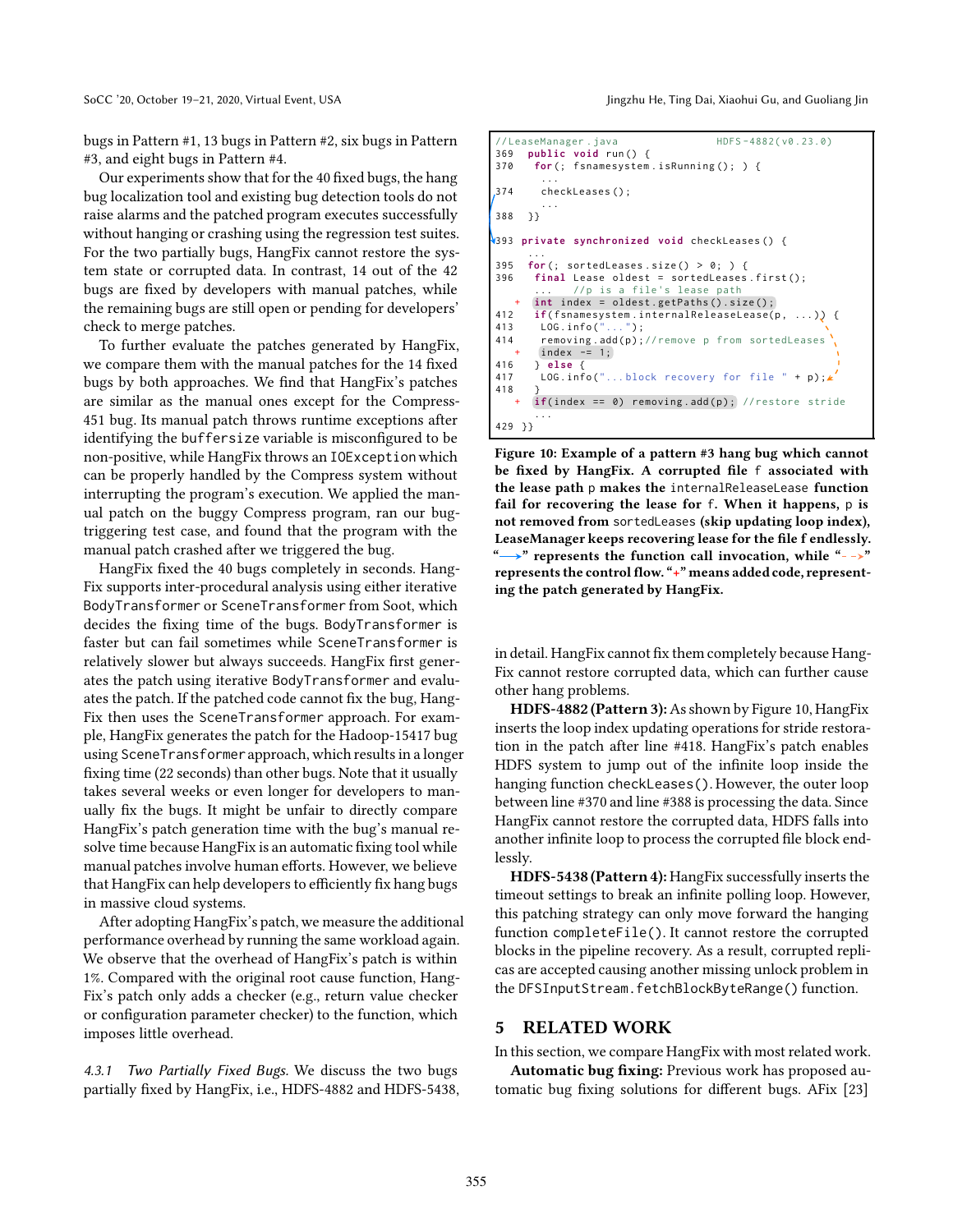fixes atomicity violation bugs by quarantining critical sections using locks. CFix [\[24](#page-13-19)] fixes concurrency bugs by enforcing the order relationship of synchronization operations to prevent the buggy interleaving. ClearView [\[33\]](#page-13-20) fixes invariant violation bugs by enforcing the buggy invariant to be true after changing its control state and control flow.

TFix [\[22](#page-13-16)] proposes a drill-down bug analysis approach to identify timeout bug's root cause and suggest correct timeout values. DFix [\[28\]](#page-13-21) adopts the rollback and fast-forward strategy to fix distributed timing bugs.

Tufano et al. [\[36\]](#page-13-22) applied an encoder/decoder model to mine the existing patches and automatically generate new patches. Genprog [\[27\]](#page-13-12) is a search-based genetic programming approach for automated program repairs. SemFix [\[30\]](#page-13-13) is a semantic-based program repair tool, which derives repair constraints from a set of tests and solves the repair constraints to generate a valid repair. Assure [\[35\]](#page-13-23) fixes runtime faults by restoring program execution to a rescue point where error-handling is performed to recover the program execution.

Ares [\[18\]](#page-13-24) recovers the program from runtime unexpected errors with the program's existing error-handlers. Ares synthesizes a number of error-handlers and selects the most promising one via virtual testing techniques. Gulwani et al. [\[19\]](#page-13-25) proposed an automated program repair algorithm to use the existing correct student solutions to provide feedback for incorrect ones in programming education. Remix [\[16\]](#page-13-26) leverages Intel's performance counter techniques to detect and repair false sharing bugs in multithreaded programs. Huron [\[26](#page-13-27)] presents a hybrid false sharing and repair framework with a low overhead.

Compared to those existing bug auto-fixing schemes, Hang-Fix focuses on developing a root cause pattern driven approach to auto-patching software hang bugs in production cloud systems.

Hang bug detection: Previous work has been done to detect software hang bugs. Hang doctor [\[10\]](#page-13-28) detects soft hangs at runtime to address the limitations of offline detection. PerfChecker [\[29](#page-13-10)] and HangWiz [\[38\]](#page-13-11) automatically detect soft hang bugs by searching the application code for known blocking APIs. Cotroneo et al. [\[12](#page-13-8)] proposed to detect hangs in software by monitoring the response time of user actions. TScope [\[21\]](#page-13-7) detects hang problems caused by missing timeout settings or misued timeout mechanisms. DScope [\[14\]](#page-13-9) focuses on detecting data corruption induced software hang problems.

Tools also exist to detect hang bugs caused by inefficient loops. Jolt [\[11\]](#page-13-29) dynamically detects infinite loops by checking each loop iteration's run-time state. Carburizer [\[25](#page-13-30)] statically analyzes device driver code and identifies infinite driverpolling problems.

BLeak [\[37\]](#page-13-31) automatically debugs the memory leak problem which increases garbage collection frequency and overhead, further degrading responsiveness. Faddegon et al. [\[17\]](#page-13-32) presented a computation tree generaration method that requires only a simple tracing library, for debugging any Haskell programs. CLARITY [\[32](#page-13-33)] applies static analysis to identify redundant traversal bugs, which cause serious performance problems, e.g., system hanging. DeadWait [\[34](#page-13-34)] constructs program representation to capture control flow and identify deadlocks in asynchronous C# programs.

In comparison to previous hang bug detection schemes, HangFix focuses on auto-fixing a detected hang bug that is triggered in production cloud environments. HangFix can leverage those hang bug detection schemes for both patch generation triggering and patch validation.

#### <span id="page-12-3"></span>6 CONCLUSION

In this paper, we have presented HangFix, a new hang bug fixing framework for automatically patching a hang bug that is detected in production cloud environments. HangFix leverages both dynamic and static analysis techniques to localize hang functions and identify likely root cause patterns. HangFix then generates corresponding patches to fix the hang bug automatically. We have implemented a prototype of HangFix and evaluated it on 42 real-world software hang bugs in 10 commonly used cloud server systems. HangFix successfully fixes 40 out of 42 hang bugs within seconds. We have also conducted an empirical study over 237 real world hang bugs and found that our likely root cause patterns cover 76% of the 237 bugs and the rest 24% bugs are either synchronization or concurrency bugs. HangFix does not require application source or any application-specific knowledge, which makes it practical for production systems.

# ACKNOWLEDGMENTS

We would like to thank the anonymous reviewers for their insightful feedback and valuable comments. This work was sponsored in part by NSF CNS1513942 grant and NSF CNS11 49445 grant. Any opinions expressed in this paper are those of the authors and do not necessarily reflect the views of NSF or U.S. Government.

## REFERENCES

- <span id="page-12-4"></span>[1] [n.d.]. Oracle jstack. [https://docs.oracle.com/en/java/javase/13/docs/](https://docs.oracle.com/en/java/javase/13/docs/specs/man/jstack.html) [specs/man/jstack.html.](https://docs.oracle.com/en/java/javase/13/docs/specs/man/jstack.html)
- <span id="page-12-0"></span>[2] 2014. Apache HBase. [http://hbase.apache.org.](http://hbase.apache.org)
- <span id="page-12-1"></span>[3] 2015. AWS outage knocks Amazon, Netflix, Tinder and IMDb in MEGA data collapse. [https://www.theregister.co.uk/2015/09/20/](https://www.theregister.co.uk/2015/09/20/aws_database_outage/) [aws\\_database\\_outage/.](https://www.theregister.co.uk/2015/09/20/aws_database_outage/)
- <span id="page-12-2"></span>[4] 2015. Irreversible Failures: Lessons from the DynamoDB Outage. [http://blog.scalyr.com/2015/09/](http://blog.scalyr.com/2015/09/irreversible-failures-lessons-from-the-dynamodb-outage/) [irreversible-failures-lessons-from-the-dynamodb-outage/.](http://blog.scalyr.com/2015/09/irreversible-failures-lessons-from-the-dynamodb-outage/)